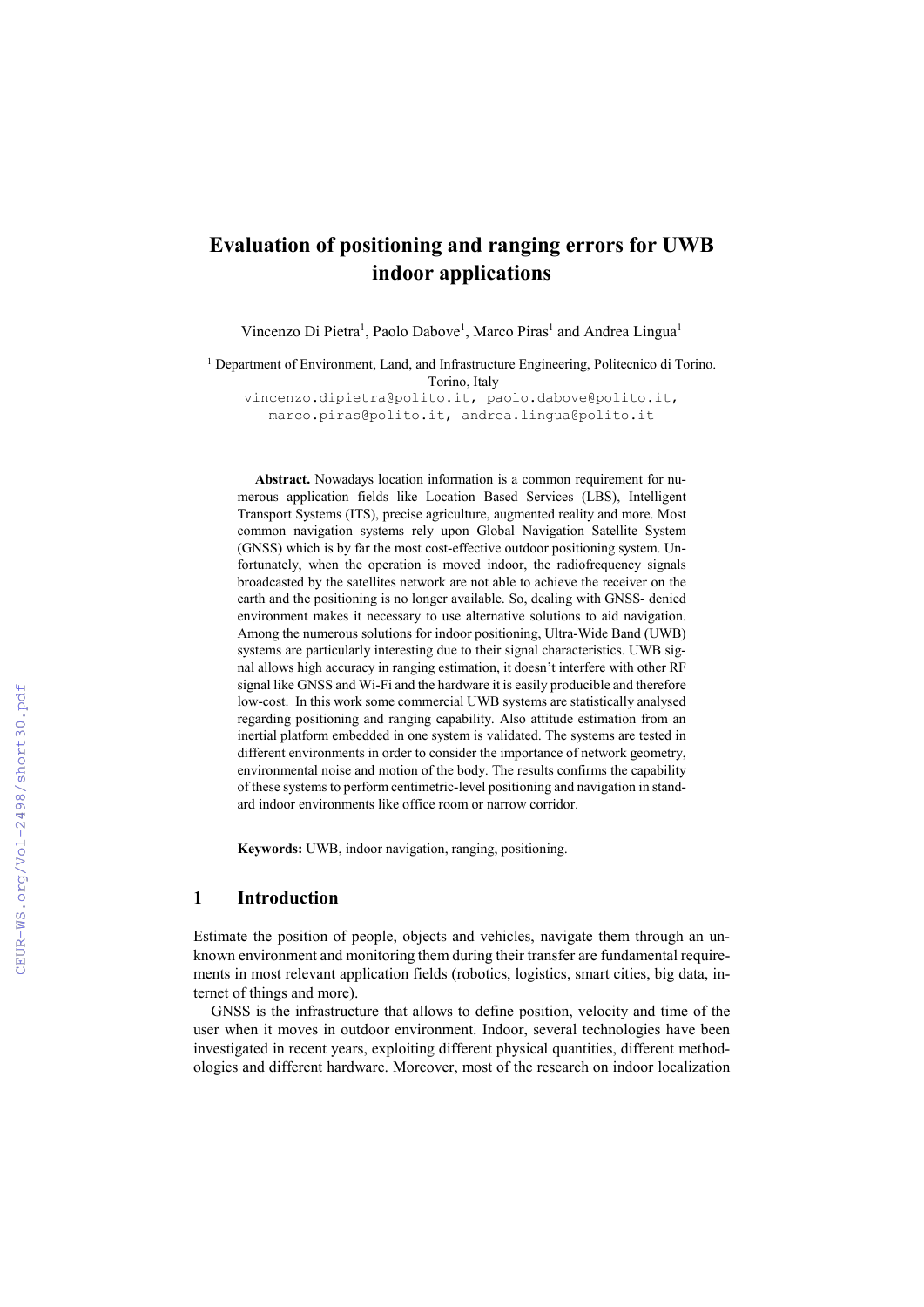systems is devoted to providing low cost solutions with high accuracy even in harsh environments.

Ultra-Wideband systems (UWB) are very popular indoor positioning and navigation systems based on impulse radio frequency carrier-less signals, whose characteristics give major advantages in position estimation with respect to other indoor localization techniques [1]. Firstly, the very short pulses used in transmission results in a wide spectrum band due to the inverse relationship between time and frequency. This means the capability of the system to measure and discretize transmission and reception time with high accuracy. High time resolution means also precise range measurements and consequently good potential in positioning estimation. However, some limitations are present when RF-based technologies are used. These are signal degradation, multipath effect and interferences. The presence of obstacles, near surfaces and radiation pattern directionality can affect the capability of these systems to discretize between line of sight (LOS) and non-line-of-sight (NLOS) signal, can cause wrong detection of the first path in channel impulse response or produce low power signal that can't reach the receiver antenna. In these situations, the accuracy and robustness of these systems are strongly affected, and some mitigation procedure are required [2].

Considering the environmental dependency of the ranging error distribution, the present work tries to characterize some low-cost UWB positioning systems observing different response changing the scenario, the network geometry, the motion of the body and the number of anchors. Similar tests have been performed in [3] and [4] where different sensors have been characterized. Statistical analysis allows to validate the performance of these systems in term of position and range accuracy and precision.

## **2 Experimental Analysis**

The goal of the experimental analysis was to evaluate the performances of the UWB technology in performing ranging and positioning estimation. Characterizing observations behavior and positioning accuracy with different algorithms and changing the scenario, it is possible to define methodologies to hybridize these systems with aiding sensors for efficiently navigating in GNSS-denied environments. To do so, a set of commercial UWB sensors has been chosen and tested both indoor and outdoor. Several onfield variables have been considered: inter-visibility conditions, number of sensors, scale of application, type of environment, dynamic of the motion and geometry of the configuration. The position estimation was performed with proprietary algorithms, which usually are black box, and with more robust algorithms like weighted least mean square and extended Kalman filter. For this research two low-cost UWB solutions have been tested in several condition and compared in specific applications. We chose the Pozyx "Ready to Localize" development kit and the TREK 1000 evaluation kit from DecaWave.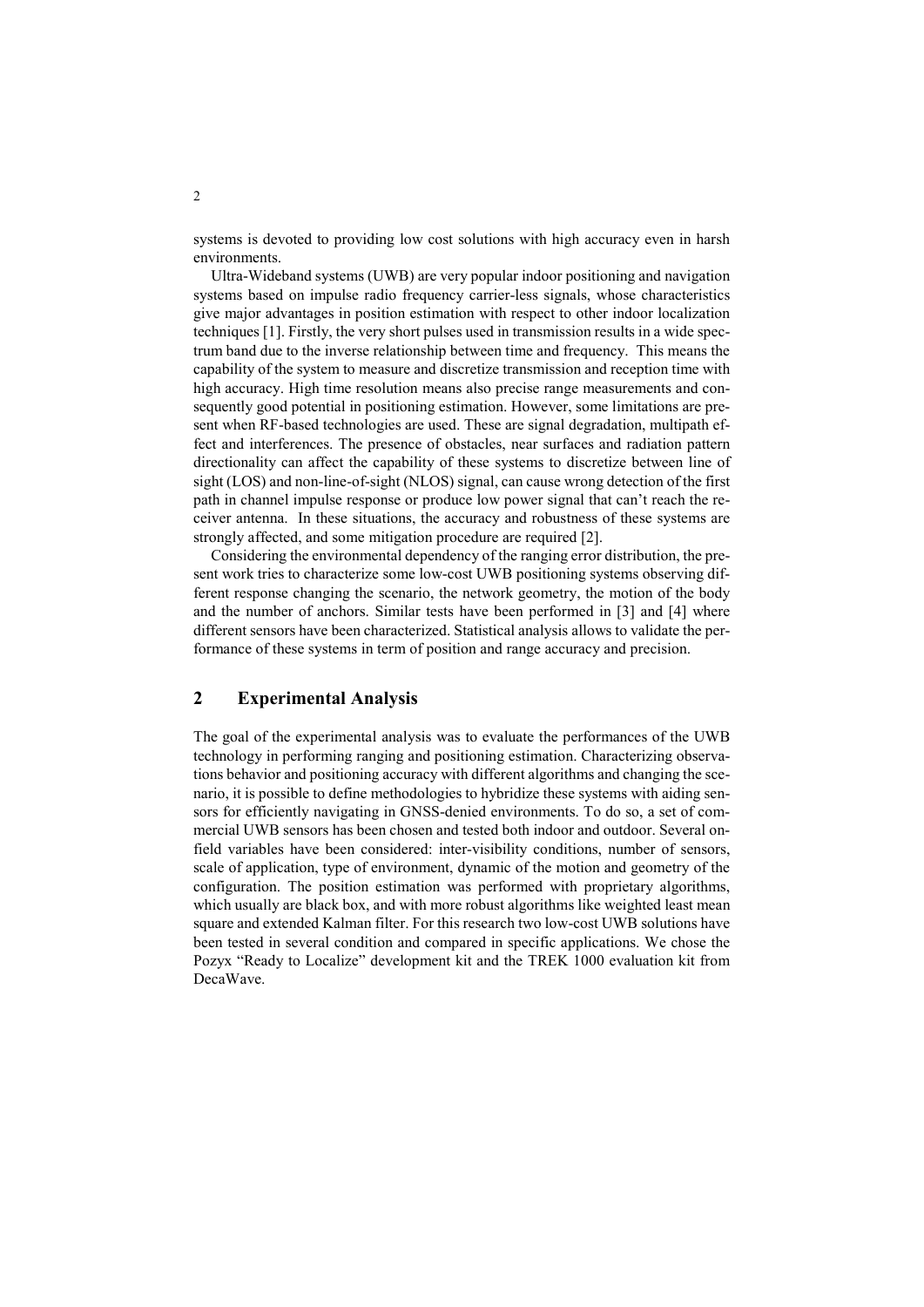#### **2.1 Ranging measurements**

UWB sensors manufacturer declares ranging capabilities of their systems which usually do not reflect real case applications. Therefore, LOS ranging measurements were performed in an open area ensuring no obstacles between two UWB sensors. For this test, an anchor was placed on a fixed position while a person holding the tag upwards in his hand has moved away from the anchor. The true distance between the anchor and the tag was continuously measured with a measurement tape. Fixed steps were established for acquiring some minutes of measurement in static condition. The steps were increased till reaching the maximum measurable distance which correspond to the interruption of signal communication. 13 measurements were performed at 5, 6, 7, 8, 9, 10, 20, 30, 40, 50, 60, 70 meters and for each step about 2 minutes of observations were recorded. From the data acquired, outlier rejection was performed to remove recursively the measurements away from a fixed threshold. The number of samples acquired in each step ranged from a minimum of 200 to a maximum of 1200 in function of the data rates and packets. For each step the distribution of the ranging errors was analyzed. To verify how the errors are distributed, the skewness and the kurtosis were computed (table 1).

| <b>Reference distance</b><br>[m] | Mean Error [m] |             | <b>RMSE</b> [m] |       | <b>Skewness</b> |          | Kurtotis     |             |
|----------------------------------|----------------|-------------|-----------------|-------|-----------------|----------|--------------|-------------|
|                                  | <b>Pozyx</b>   | <b>Trek</b> | <b>Pozyx</b>    | Trek  | <b>Pozyx</b>    | Trek     | <b>Pozyx</b> | <b>Trek</b> |
| 5,000                            | $-0,214$       | 0,010       | 0,02            | 0,013 | 0,160           | $-0,166$ | 3,32         | 3,22        |
| 6,000                            | $-0,223$       | 0,020       | 0,023           | 0,012 | $-0,198$        | $-0,218$ | 3,19         | 3,09        |
| 7,000                            | $-0.226$       | 0,036       | 0,019           | 0,011 | $-0.330$        | $-0,260$ | 2,58         | 2,79        |
| 8,000                            | $-0,249$       | 0,061       | 0,021           | 0,012 | $-0.197$        | 0,181    | 3,61         | 3,11        |
| 9,000                            | $-0,239$       | 0,084       | 0,025           | 0,015 | 0,023           | $-0.003$ | 2,78         | 2,79        |
| 10,000                           | $-0.248$       | 0,101       | 0,024           | 0,016 | 0,241           | 0,041    | 2,00         | 2,89        |
| 20,000                           | $-0,279$       | 0,047       | 0,108           | 0,023 | $-0.063$        | 0,006    | 2,76         | 2,92        |
| 30,000                           | $-0.339$       | 0,002       | 0,083           | 0,027 | 0,045           | 0,061    | 3,18         | 3,16        |
| 40,000                           | $-0.265$       | 0,007       | 0,096           | 0,040 | $-0.090$        | 1,022    | 2,78         | 5,78        |
| 50,000                           | $-0,333$       | 0,041       | 0,053           | 0,030 | 0,244           | 0.214    | 3,40         | 3,40        |
| 60,000                           | 0,290          | 0,034       | 0,057           | 0,038 | 0,200           | 0,201    | 2,75         | 2,75        |
| 70,000                           | $-0,285$       | $-0,207$    | 0,042           | 0,053 | 0.389           | 0,280    | 3,28         | 3,29        |

**Table 1.** Pozyx and TREK1000 statistical analysis.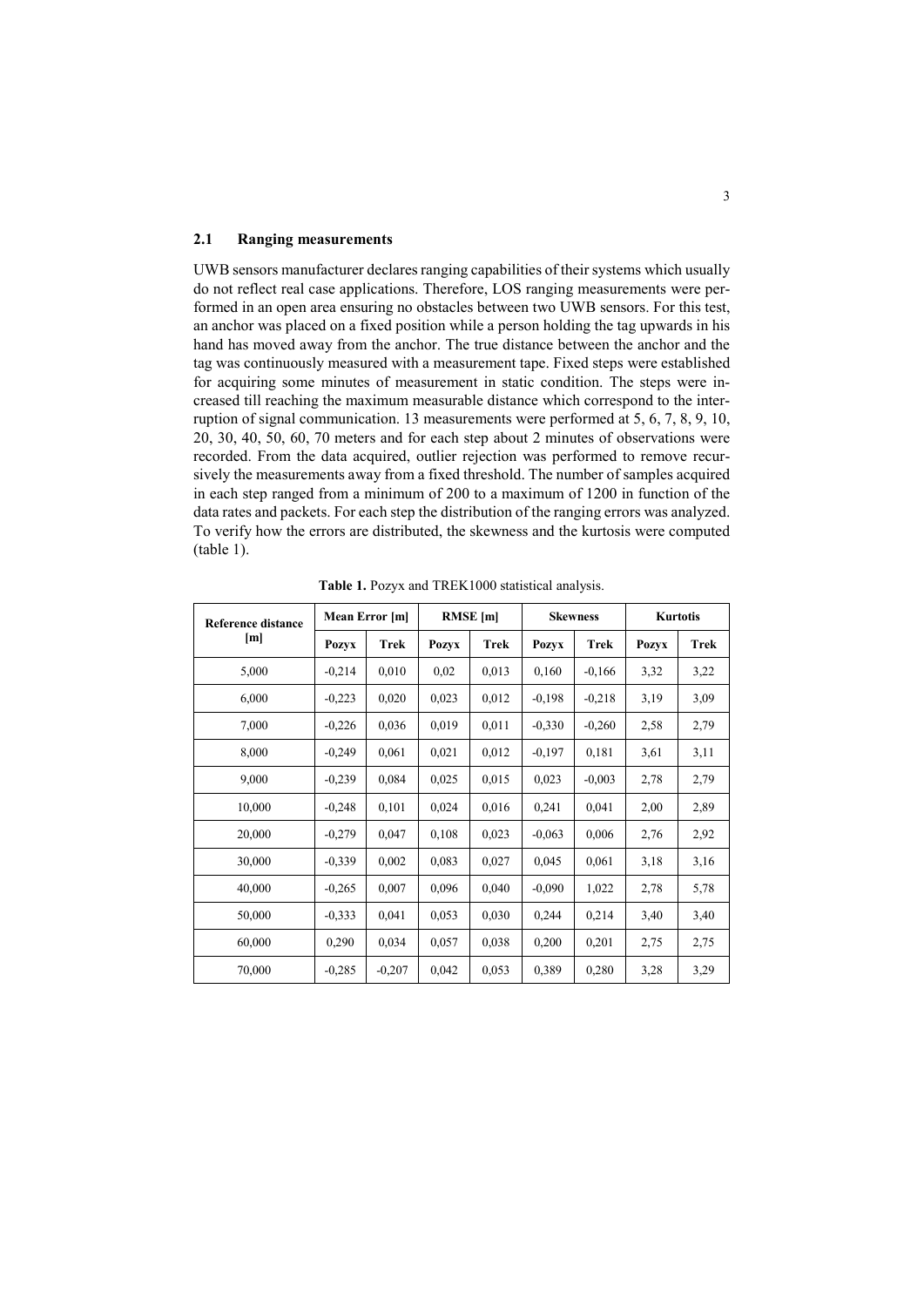

**Fig. 1.** Ranging precision and accuracy in LOS conditions for Pozyx and TREK1000. The boxplot shows the 25th and the 75th percentiles. The red crosses are outliers.

Observing the results in figure 1 and table 1, it is possible to state that the behavior is mainly gaussian with some exceptions related to some accidental movement of the sensors. The results showed that both the error and the standard deviation increase with the distance, although not in a linear way, mainly due to the signal fading. The maximum error is always less than 35 cm while the maximum standard deviation is around 10 cm. Similar results were obtained for the TREK 1000 sensor. In this case the system performs better with a mean error of 20 cm at least (at 70 meters distance) and standard deviation always under few centimeters, due to the presence of the external UWB antenna. For both sensors the distance from which the data communication is completely lost has been measured. The maximum operational range in LOS for Pozyx UWB system is 120 m while for TREK1000 is 157 m.

### **2.2 Static and Kinematic Positioning**

Testing the positioning capabilities of different UWB sensors consist in evaluating the response of the system in different environmental conditions [5]. The parameters that influence the response of these systems are:

- 1. Geometry configuration: The configuration of the UWB network changes the geometric precision as for the GNSS system;
- 2. Number of anchors: the number of anchors can both increase the positioning accuracy of the systems or, in some cases, inject noise and decrease the performances;
- 3. Type of environment: the presence of furnitures, the passage of people, reflective or absorbing surfaces are environmental conditions that can affect the range measurements and consequently the positioning behavior;
- 4. Body motion: also, the motion is a variable to take into account as the system could perform differently in static or in kinematic condition;
- 5. Estimation algorithm: trilateration techniques or minimization procedures lead to different results.

Several tests were made changing above parameters in order to stress the system in different environments. Anchors were located in office rooms and in narrow corridors to evaluate the influence of geometric network configuration. The anchor number has been increased and decreased to observe changes in accuracy and precision. The provided inner algorithms were used to perform both positioning and navigation together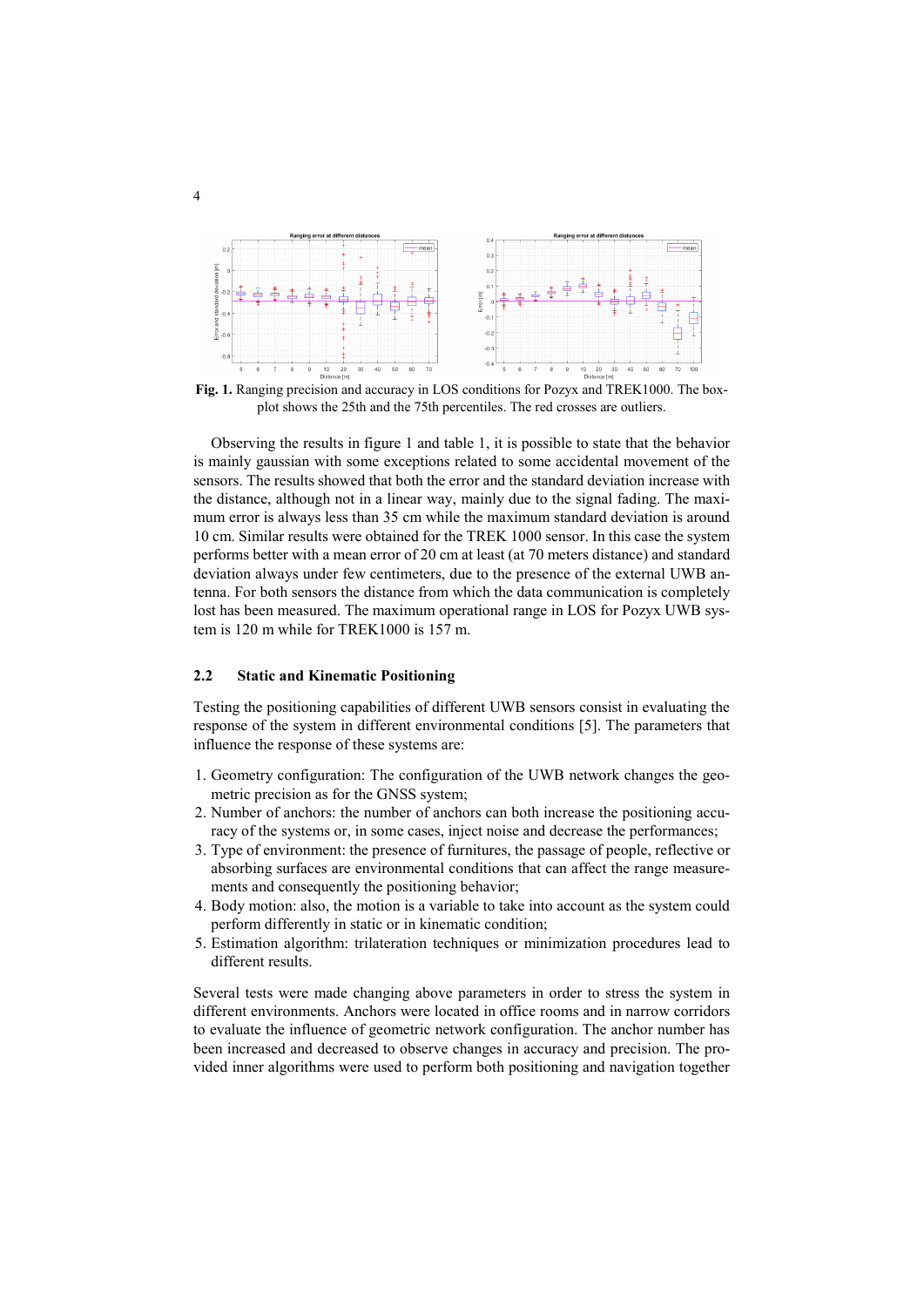with some more robust estimation procedure. Finally, one system was tested outdoor. In this work only the office room test is presented in detail, while only statistical results are reported for narrow corridors and the outdoor environment.

Several tests were conducted in an office room of 6,44 x 4,91 m. This environment was selected to reduce multipath and blocking effects from furniture, people and walls. The network of fixed anchors was located in the room at different eight and measured accurately with a topographic survey. On the floor, several reference points were materialized and measured with millimetric level of accuracy. The coordinates of these points were used to compute estimation errors of the tag located statically on those points for several seconds. Moreover, raw ranges were acquired during the test to perform comparison between proprietary algorithms and external post-processing estimation procedures. Table 2 provide the results of the numerical analysis in terms of accuracy and precision of the system, both for 2D and 3D estimation. The UWB systems allows to select two different algorithms for pose estimation, the UWB-ONLY, which compute positioning with multilateration algorithm, and the TRACKING algorithm, which integrates also the IMU measurements in the estimation and is recommended for kinematic scenarios. The results of these two inner algorithms were compared with a NLLSE which was developed using raw ranges measurements acquired during the test. Observing the results is evident how in static conditions the three algorithms give almost the same estimation results. Moreover, it is possible to observe how the Tracking algorithm, which relies on the integration of other sensors, inject some noise on the observables so that the RMSE increase of about 10 cm with respect to the other two algorithms. Although, it is possible to observe a major accuracy of the Tracking algorithm in the three-dimensional test mainly due to the integration of the pressure sensor in the positioning estimation which affect the Z direction. Finally, the inner "UWBonly" algorithm and the NL-LMS estimation provides the same results, so it is possible to conclude that also the Pozyx system use the same approach of the authors.

| Error           | UWB-only |       | Tracking |       | NL-LSE |       |  |
|-----------------|----------|-------|----------|-------|--------|-------|--|
|                 | 2D       | 3D    | 2D       | 3D    | 2D     | 3D    |  |
| Min [m]         | 0,006    | 0,103 | 0,004    | 0,103 | 0,003  | 0,102 |  |
| Max[m]          | 0,293    | 0,502 | 2,743    | 2,837 | 0,218  | 0,415 |  |
| Mean [m]        | 0,120    | 0,303 | 0,130    | 0,256 | 0,123  | 0,307 |  |
| Median [m]      | 0,128    | 0,317 | 0,110    | 0,235 | 0,134  | 0,322 |  |
| <b>RMSE</b> [m] | 0,052    | 0,064 | 0,162    | 0,166 | 0,050  | 0,063 |  |

**Table 2.** Overall statistical parameters of 2D and 3D positioning errors in office room. Results are reported for three different algorithms.

Figure 2 shows the statistical analysis (mean error and RMSE) for each point materialized on the floor of the office. Comparing this plot with the floorplan of the office it is possible to observe the absence of a geometry relation between the location of the points in the environment and the accuracy of the system. Although it is evident that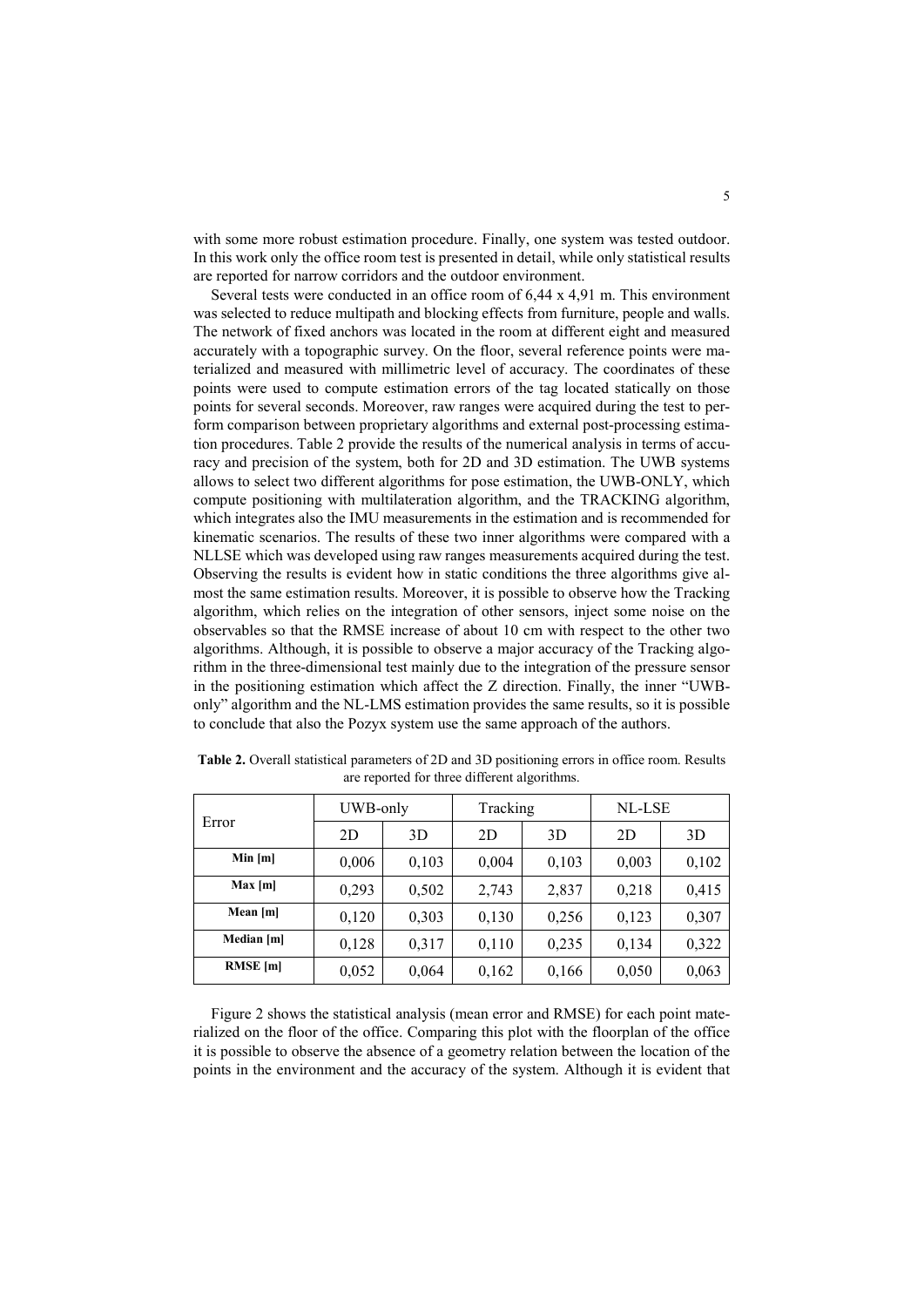this relation exists, in this case the environmental conditions affect more the results. Moreover, the power emission has been taken into account, especially observing point 4, but no correlation was found.



**Fig. 2.** Mean error and relative RMSE of each algorithm applied in different points spreads in the environment.

In the same environment, a kinematic test was performed. Two different paths were followed again with both 4 and 6-anchors configuration. The acquired observations were used to compare the results of the NL-LMS estimation ("UWB-only) and the KF ("Tracking"). The results are reported in table 3 and represented graphically in figure 3. What is possible to observe is the smoothness of the KF solution and a major error estimation along the vertical lines of the path. This is due to the presence of glass walls which generate strong multipath effects.

|                  | <b>Outer Track</b> |           | <b>Inner Track</b> |           |  |
|------------------|--------------------|-----------|--------------------|-----------|--|
| <b>Algorithm</b> | UWB-only           | $UWB+IMU$ | UWB-only           | $UWB+IMU$ |  |
| Min[m]           | 0,001              | 0,000     | 0,002              | 0,003     |  |
| Max[m]           | 0,538              | 0,340     | 0,351              | 0,442     |  |
| Mean [m]         | 0,203              | 0,146     | 0,137              | 0,134     |  |
| Median [m]       | 0,211              | 0,156     | 0,114              | 0,106     |  |
| $St.D.$ [m]      | 0,127              | 0,082     | 0,105              | 0,100     |  |

**Table 3.** Overall statistical parameter for both used algorithms in kinematic test (3D Error).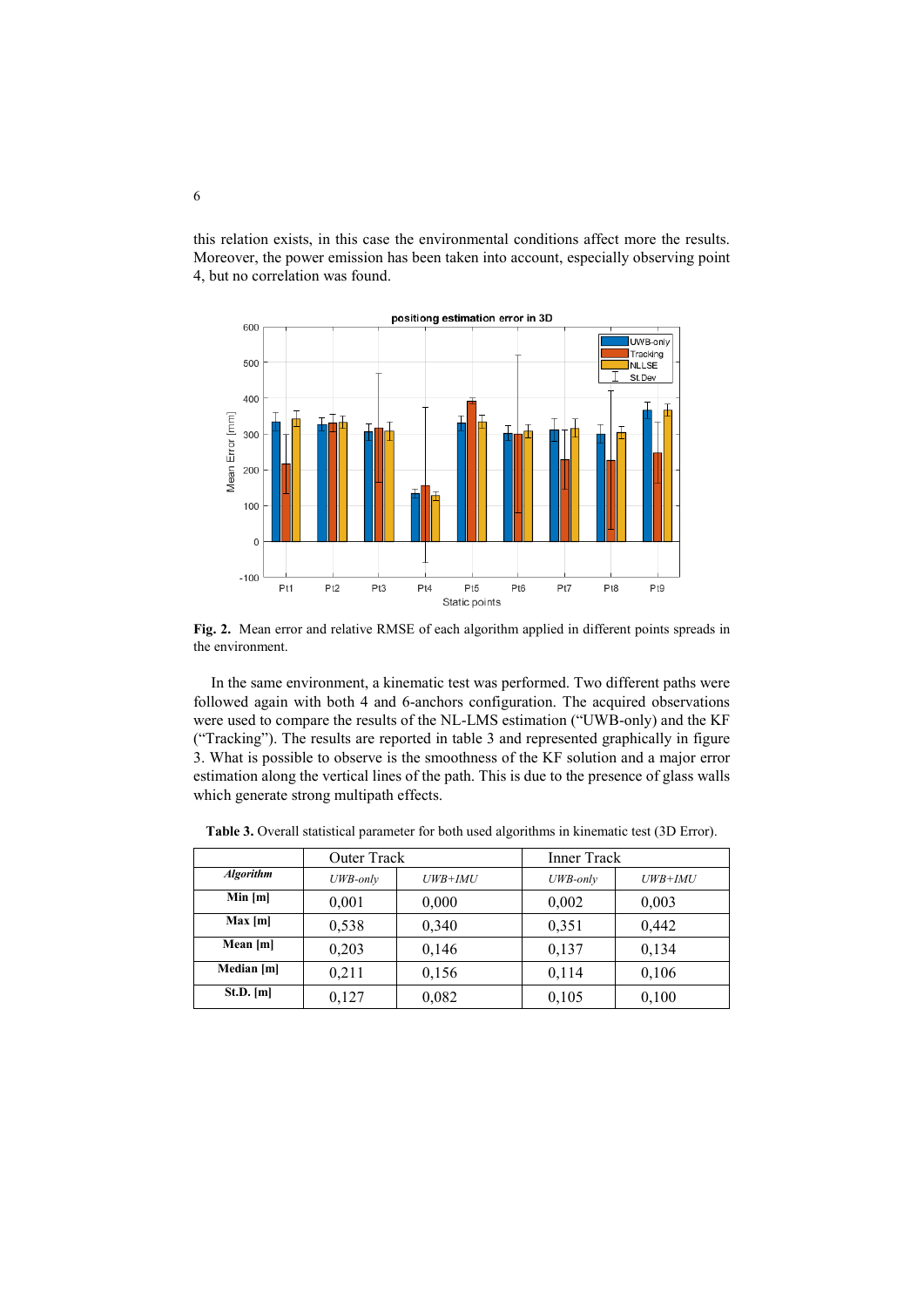

**Fig. 3.** 2D positioning estimation.

In order to check the Pozyx system competence in a harsh environment, several tests were made in a narrow corridor, which present an unfavorable geometric configuration. In this test, the anchor network was installed in a corridor of 1,8 x 12 m dimension. Again, several points were materialized and accurately measured to perform analysis on the estimation algorithms. The results proposed in tables 4 are referred to a 6-anchor configuration, comparing the NL-LMS and the Tracking solutions both for planimetric and three-dimensional position estimation. The typical 2D accuracy of the system in this kind of environment is around 15 cm with a precision less than 10 cm.

|             | UWB-only |       | Tracking |      |  |
|-------------|----------|-------|----------|------|--|
|             | 2D       | 3D    | 2D       | 3D   |  |
| Min [m]     | 0,003    | 0,013 | 0,004    | 0,02 |  |
| Max[m]      | 5,919    | 6,304 | 2,178    | 5,71 |  |
| Mean [m]    | 0,157    | 0,484 | 0,177    | 0,47 |  |
| Median [m]  | 0,096    | 0,581 | 0,110    | 0,58 |  |
| $St.D.$ [m] | 0,118    | 0,213 | 0,069    | 0,13 |  |

**Table 4.** Overall statistical parameters of 2D and 3Dpositioning errors in narrow corridor. Results are reported for two different algorithms.